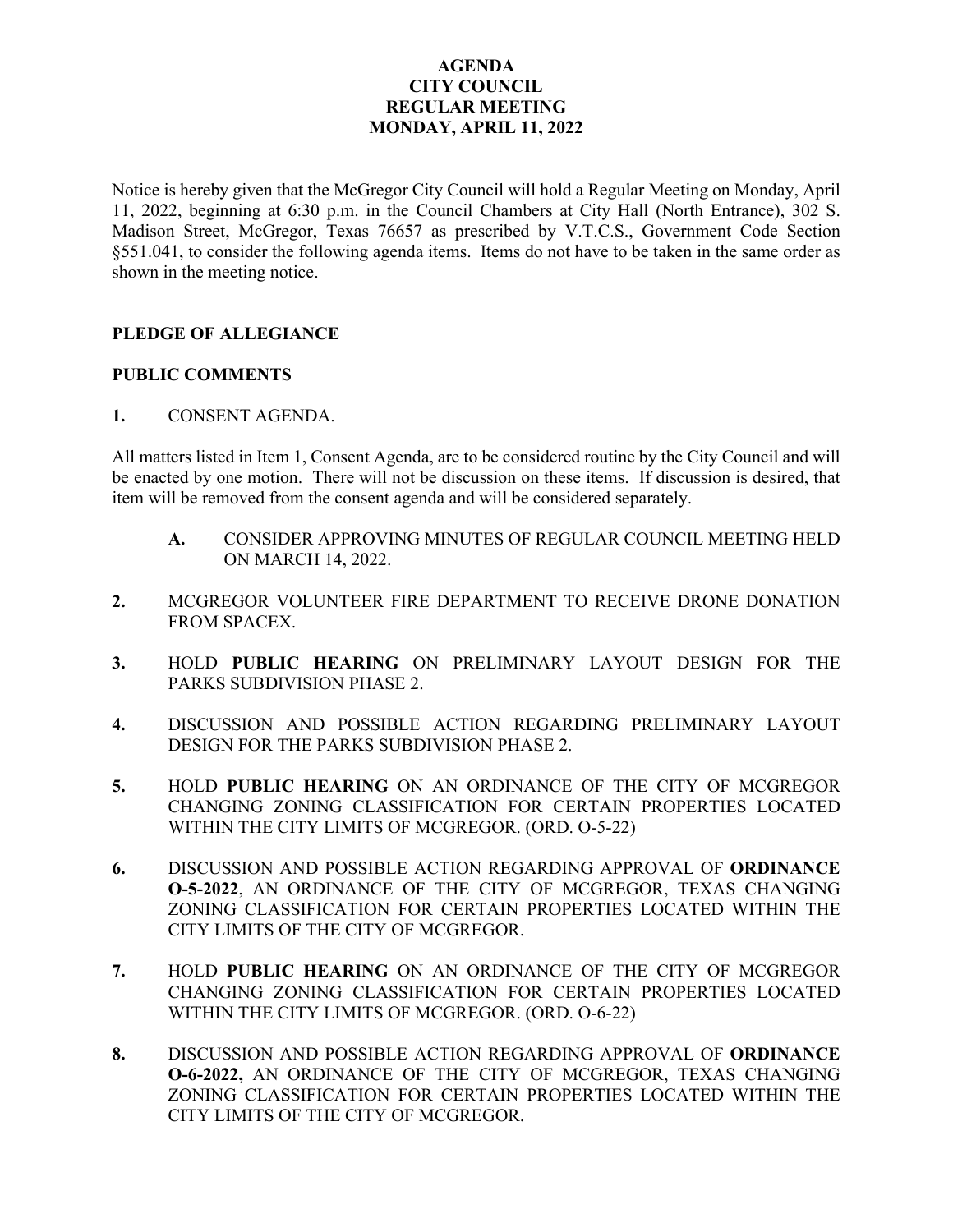- **9.** HOLD **PUBLIC HEARING** ON PRELIMINARY LAYOUT DESIGN FOR A PUD CALLED THE RANCH.
- **10.** DISCUSSION AND POSSIBLE ACTION REGARDING PRELIMINARY LAYOUT DESIGN FOR PUD CALLED THE RANCH.
- **11.** HOLD **PUBLIC HEARING** ON SPECIFIC USE PERMIT TO ALLOW A DUPLEX TO BE BUILT, MORE COMMONLY KNOWN AS 103 PULLEN STREET MCGREGOR, TEXAS. (DEGRATE)
- **12.** DISCUSSION AND POSSIBLE ACTION REGARDING APPROVAL OF **SPECIFIC USE PERMIT** TO ALLOW A DUPLEX TO BE BUILT, MORE COMMONLY KNOWN AS 103 PULLEN STREET. (DEGRATE)
- **13.** HOLD **PUBLIC HEARING** ON A SPECIFIC USE PERMIT TO ALLOW AN AIRBNB/SHORT TERM RENTAL, MORE COMMONLY KNOWN AS 1122 W. 6TH ST. MCGREGOR, TEXAS. (WINDMILL HOUSE)
- **14.** DISCUSSION AND POSSIBLE ACTION REGARDING APPROVAL OF **SPECIFIC USE PERMIT** TO ALLOW AN AIRBNB/SHORT TERM RENTAL, MORE COMMONLY KNOWN AS 1122 W. 6TH ST MCGREGOR, TEXAS. (WINDMILL HOUSE)
- **15.** HOLD **PUBLIC HEARING** ON SPECIFIC USE PERMIT TO ALLOW AN AIRBNB/SHORT TERM RENTAL, MORE COMMONLY KNOWN AS 909 W. 6TH ST. MCGREGOR, TEXAS. (COTTAGE ON 6TH)
- **16.** DISCUSSION AND POSSIBLE ACTION REGARDING APPROVAL OF SPECIFIC USE PERMIT TO ALLOW AN AIRBNB/SHORT TERM RENTAL, MORE COMMONLY KNOWN AS 909 W. 6TH ST MCGREGOR, TEXAS. (COTTAGE ON 6TH)
- **17.** HOLD **PUBLIC HEARING** ON PRELIMINARY LAYOUT DESIGN FOR A PUD FOR MCGREGOR SPRINGS LLC OFF MORRIS STREET.
- **18.** DISCUSSION AND POSSIBLE ACTION REGARDING APPROVAL OF PRELIMINARY LAYOUT DESIGN FOR PUD MCGREGOR SPRINGS LLC OFF MORRIS STREET.
- **19.** HOLD **PUBLIC HEARING** FOR REPLAT ON A 0.689 ACRE TRACT, SITUATED IN THE J. ELLIOTT LILLIE SURVEY, ABSTRACT NO. 542, MCLENNAN COUNTY, TEXAS, BEING ALL OF LOTS 5, 6, 7, 8 AND 9, BLOCK 95 OF THE ORIGINAL TOWN OF MCGREGOR, MCLENNAN COUNTY, TEXAS, OF RECORD IN VOLUME 41, PAGE 168, DEED RECORDS OF MCLENNAN COUNTY, TEXAS 0.689 ACRE, SITUATED IN THE J. ELLIOTT LILLIE SURVEY, ABSTRACT NO. 542, MCLENNAN COUNTY, TEXAS, BEING ALL OF LOTS 5, 6, 7, 8 AND 9, BLOCK 95 OF THE ORIGINAL TOWN OF MCGREGOR, MCLENNAN COUNTY, TEXAS, OF RECORD IN VOLUME 41, PAGE 168, DEED RECORDS OF MCLENNAN COUNTY, TEXAS. (VICTORY CHAPEL)
- **20.** DISCUSSION AND POSSIBLE ACTION REGARDING APPROVAL OF **REPLAT** ON A 0.689 ACRE TRACT, SITUATED IN THE J. ELLIOTT LILLIE SURVEY, ABSTRACT NO. 542, MCLENNAN COUNTY, TEXAS, BEING ALL OF LOTS 5, 6, 7, 8 AND 9, BLOCK 95 OF THE ORIGINAL TOWN OF MCGREGOR, MCLENNAN COUNTY, TEXAS, OF RECORD IN VOLUME 41, PAGE 168, DEED RECORDS OF MCLENNAN COUNTY, TEXAS 0.689 ACRE, SITUATED IN THE J. ELLIOTT LILLIE SURVEY,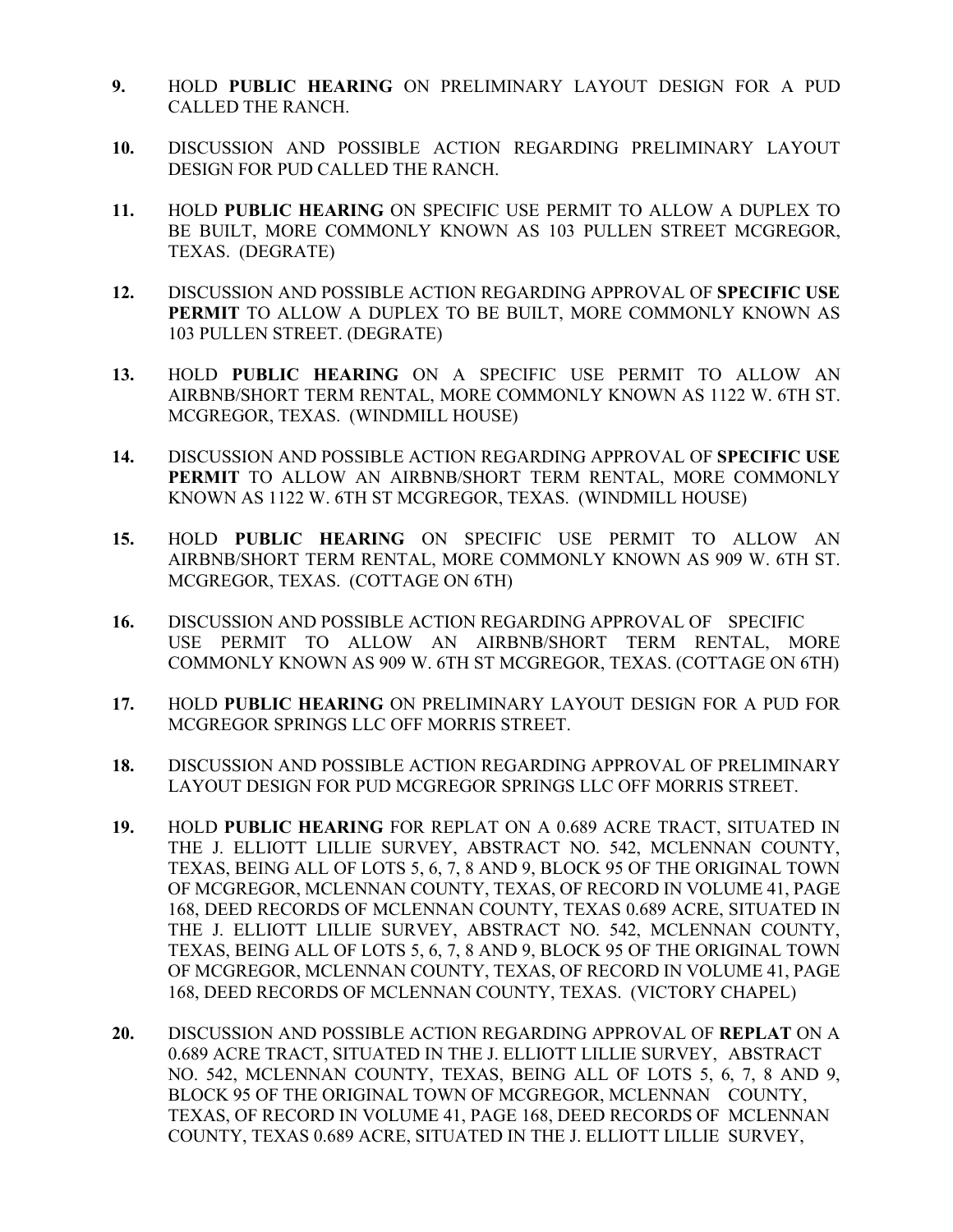ABSTRACT NO. 542, MCLENNAN COUNTY, TEXAS, BEING ALL OF LOTS 5, 6, 7, 8 AND 9, BLOCK 95 OF THE ORIGINAL TOWN OF MCGREGOR, MCLENNAN COUNTY, TEXAS, OF RECORD IN VOLUME 41, PAGE 168, DEED RECORDS OF MCLENNAN COUNTY, TEXAS. (VICTORY CHAPEL)

- **21.** HOLD **PUBLIC HEARING** ON REPLAT OF 0.248 ACRES OF LAND IN THE CITY OF MCGREGOR, MCLENNAN COUNTY, TEXAS, BEING LOTS 4-5, BLOCK 54 OF THE ORIGINAL TOWN OF MCGREGOR, AS PER PLAT RECORDED IN VOLUME 41, PAGE 168 OF THE DEED RECORDS OF MCLENNAN COUNTY, TEXAS. (BANELOUS)
- **22.** DISCUSSION AND POSSIBLE ACTION REGARDING APPROVAL OF **REPLAT** ON 0.248 ACRES OF LAND IN THE CITY OF MCGREGOR, MCLENNAN COUNTY, TEXAS, BEING LOTS 4-5, BLOCK 54 OF THE ORIGINAL TOWN OF MCGREGOR, AS PER PLAT RECORDED IN VOLUME 41, PAGE 168 OF THE DEED RECORDS OF MCLENNAN COUNTY, TEXAS. (BANELOUS)
- **23.** HOLD **PUBLIC HEARING** ON A PLAT OF A 0.21 ACRES OF LAND IN THE E.G. PHIPPS SURVEY, ABSTRACT NO. 714 IN THE CITY OF MCGREGOR, MCLENNAN COUNTY, TEXAS AND BEING THAT PARCEL OF LAND DESCRIBED IN A DEED TO JULIO CRUZ JR. OF RECORD AS INSTRUMENT 2021039840 IN THE OFFICIAL PUBLIC RECORDS OF MCLENNAN COUNTY, TEXAS. SAID PARCEL BEING KNOWN AS LOT B9, BLOCK 3 OF THE JOSEPH HALE ADDITION AN UNRECORDED PLAT IN MCGREGOR, TEXAS. (CRUZ)
- **24.** DISCUSSION AND POSSIBLE ACTION REGARDING APPROVAL OF A PLAT OF 0.21 ACRES OF LAND IN THE E.G. PHIPPS SURVEY, ABSTRACT NO. 714 IN THE CITY OF MCGREGOR, MCLENNAN COUNTY, TEXAS AND BEING THAT PARCEL OF LAND DESCRIBED IN A DEED TO JULIO CRUZ JR. OF RECORD AS INSTRUMENT 2021039840 IN THE OFFICIAL PUBLIC RECORDS OF MCLENNAN COUNTY, TEXAS. SAID PARCEL BEING KNOWN AS LOT B9, BLOCK 3 OF THE JOSEPH HALE ADDITION AN UNRECORDED PLAT IN MCGREGOR, TEXAS. (CRUZ)
- **25.** HOLD **PUBLIC HEARING** ON REPLAT OF 0.328 ACRE TRACT OF LAND LOCATED IN THE CITY OF MCGREGOR, MCLENNAN COUNTY, TEXAS, AND BEING ALL OF LOTS 12 AND 13, BLOCK 74 OF THE ORIGINAL TOWN OF MCGREGOR ACCORDING TO THE PLAT THEREOF RECORDED IN MCLENNAN COUNTY CLERK'S DOCUMENT (M.C.C.D.) 2018036613 OF THE OFFICIAL PUBLIC RECORDS OF MCLENNAN COUNTY, TEXAS (O.P.R.M.C.T.), AND ALL OF THE 23 FEET WIDE (0.053 ACRE) SOUTH ADAMS AVENUE RIGHT-OF-WAY ABANDONMENT TRACT DESCRIBED IN ORDINANCE O-16-19 AND RECORDED IN M.C.C.D. 2019035499 OF THE O.P.R.M.C.T. SAID 0.328 ACRE TRACT BEING MORE PARTICULARLY SHOWN HEREON AND FURTHER DESCRIBED BY METES AND BOUNDS. (AVILES)
- **26.** DISCUSSION AND POSSIBLE ACTION REGARDING APPROVAL OF **REPLAT** OF 0.328 ACRE TRACT OF LAND LOCATED IN THE CITY OF MCGREGOR, MCLENNAN COUNTY, TEXAS, AND BEING ALL OF LOTS 12 AND 13, BLOCK 74 OF THE ORIGINAL TOWN OF MCGREGOR ACCORDING TO THE PLAT THEREOF RECORDED IN MCLENNAN COUNTY CLERK'S DOCUMENT (M.C.C.D.) 2018036613 OF THE OFFICIAL PUBLIC RECORDS OF MCLENNAN COUNTY, TEXAS (O.P.R.M.C.T.), AND ALL OF THE 23 FEET WIDE (0.053 ACRE)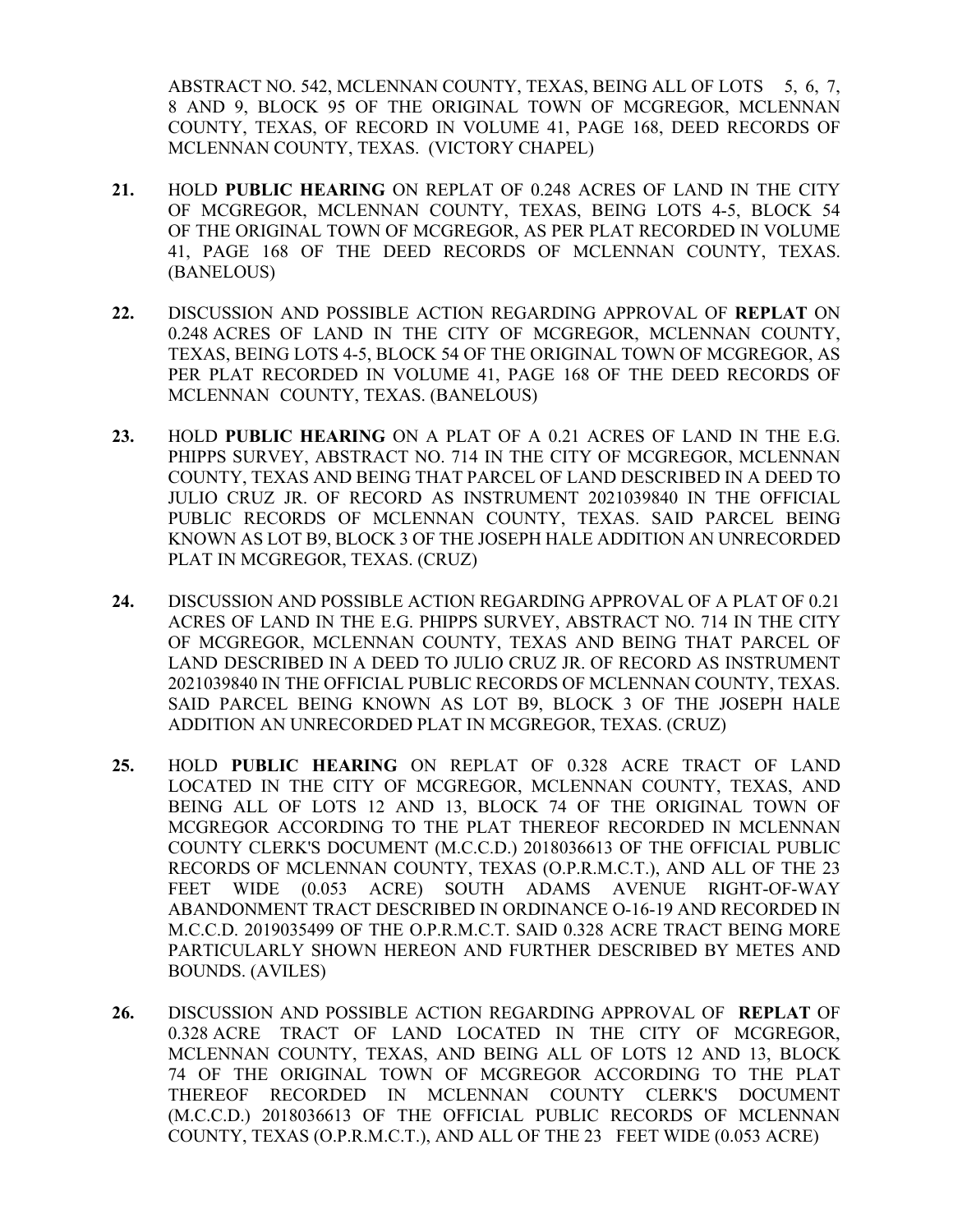SOUTH ADAMS AVENUE RIGHT-OF-WAY ABANDONMENT TRACT DESCRIBED IN ORDINANCE O-16-19 AND RECORDED IN M.C.C.D. 2019035499 OF THE O.P.R.M.C.T. SAID 0.328 ACRE TRACT BEING MORE PARTICULARLY SHOWN HEREON AND FURTHER DESCRIBED BY METES AND BOUNDS. (AVILES)

- **27.** DISCUSSION AND POSSIBLE ACTION REGARDING APPROVAL OF INTERLOCAL AGREEMENT BETWEEN THE CITY OF MCGREGOR AND MCLENNAN COUNTY TO IMPROVE JUDITH ROAD TO SERVE THE INDUSTRIAL PARK.
- **28.** DISCUSSION AND POSSIBLE ACTION REGARDING APPROVAL OF **RESOLUTION R-7-2022**, A RESOLUTION OF THE CITY COUNCIL OF THE CITY OF MCGREGOR, TEXAS SELECTING AN ELECTED OFFICIAL OF THE CITY AS THE CITY'S NOMINEE FOR SERVICE AS A MEMBER OF THE GOVERNING BODY OF THE MCLENNAN COUNTY RURAL TRANSIT DISTRICT.
- **29** DISCUSSION AND POSSIBLE ACTION REGARDING APPROVAL TO CANCEL A PORTION OF THE CITY OF MCGREGOR GENERAL ELECTION BEING THAT THE POSITION OF MAYOR WAS UNOPPOSED.
- **30.** DISCUSSION AND POSSIBLE ACTION REGARDING APPROVAL OF THE CONTRACT FOR ELECTION SERVICES BETWEEN THE MCLENNAN COUNTY ELECTION ADMINISTRATION DEPARTMENT AND THE CITY OF MCGREGOR FOR THE MAY 7, 2022 JOINT GENERAL ELECTION.
- **31.** ANNOUNCEMENT OF SPECIAL CALLED MEETING TO BE HELD ON APRIL 18, 2022.

### **32. CLOSED MEETING**

CLOSED MEETING PURSUANT TO CHAPTER §551. TEXAS GOVERNMENT CODE IN ACCORDANCE WITH THE AUTHORITY CONTAINED IN SECTION §551.071 LEGAL, SECTION §551.072 REAL ESTATE, SECTION §551.074 PERSONNEL, AND SECTION §551.087 ECONOMIC DEVELOPMENT.

- A. LEGAL UNDER TEXAS GOVERNMENT CODE, SECTION §551.071 AND RULE 1.05 PROFESSIONAL RULES OF CONDUCT-DISCUSSION WITH ATTORNEY ON CONFIDENTIAL MATTERS.
- B. REAL ESTATE UNDER TEXAS GOVERNMENT CODE, SECTION §551.072.
- C. PERSONNEL UNDER TEXAS GOVERNMENT CODE, SECTION §551.074.
- D. ECONOMIC DEVELOPMENT UNDER TEXAS GOVERNMENT CODE, SECTION §551.087-
	- 1. DISCUSSION REGARDING ECONOMIC DEVELOPMENT NEGOTIATIONS INCLUDING COMMERCIAL OR FINANCIAL INFORMATION RECEIVED FROM A BUSINESS PROSPECT SEEKING TO LOCATE, STAY OR EXPAND IN OR NEAR THE CITY OF McGREGOR AND TO DISCUSS ECONOMIC DEVELOPMENT